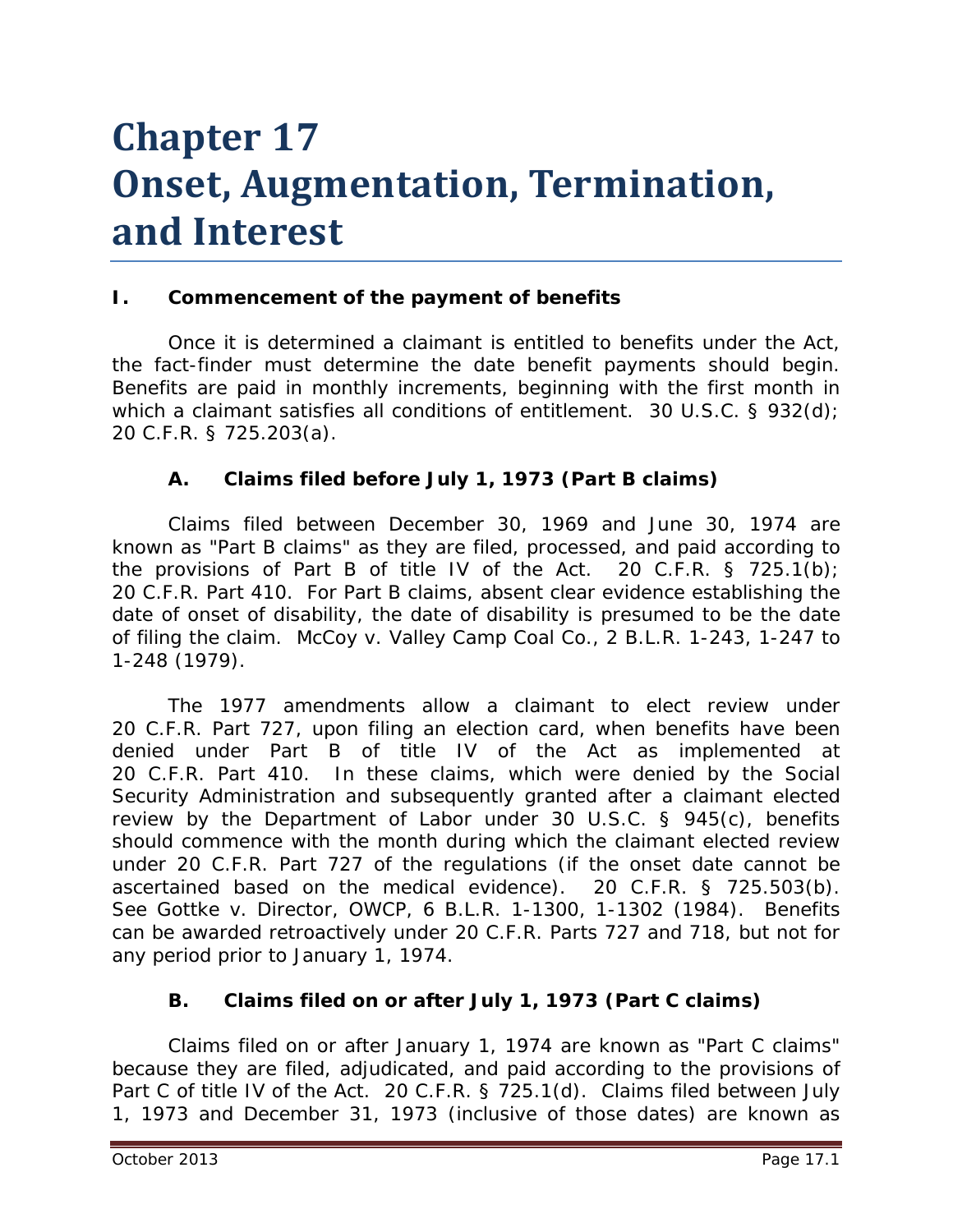"Section 415 transition claims," as they are adjudicated and paid according to that section of the Act. 20 C.F.R. § 725.1(c). According to the regulations, Section 415 transition claims are considered Part C claims.

For Part C claims, if the miner is totally disabled due to pneumoconiosis, then s/he is paid benefits beginning with the month of onset of total disability due to pneumoconiosis. 33 U.S.C. § 906(a), as incorporated at 30 U.S.C. § 932(a). *See also* 20 C.F.R. § 725.503; *Carney v. Director, OWCP*, 11 B.L.R. 1-32 (1987). If the month of onset of total disability due to pneumoconiosis cannot be deduced from the medical evidence of record, a claimant should be paid beginning with the month during which the claim was filed. 20 C.F.R. § 725.503(b). *See Owens v. Jewell Smokeless Coal Corp.*, 14 B.L.R. 1-47 (1990). However, the filing date should not be used if un-contradicted medical evidence establishes the miner was not totally disabled at some point after the claim was filed. *See Edmiston v. F & R Coal Co.*, 14 B.L.R. 1-65 (1990).

For all Part C claims (20 C.F.R. Parts 727 and 718), regardless of date of onset, no benefits are payable for any period of eligibility before January 1, 1974. 20 C.F.R. § 725.503. For Section 415 transition claims (20 C.F.R. § 410.490), no benefits are payable for any period of eligibility prior to July 1, 1973. 20 C.F.R. § 725.503(e).

The date of onset of benefits in survivors' claims is discussed, *infra*.

# **1. Onset of disability**

# **a. Claimant's burden to establish**

Claimant bears the burden of proof for establishing the date of onset of total disability. *Johnson v. Director, OWCP*, 1 B.L.R. 1-600 (1978). In determining the onset date, the Administrative Law Judge must consider all relevant evidence of record, and assess the credibility of the evidence. *Lykins*, 12 B.L.R. at 1-183.

# **b. Based on medical evidence**

Once a claimant proves entitlement to benefits, benefits should be paid commencing at the date of onset of total disability due to pneumoconiosis. 20 C.F.R. § 725.503. To establish date of onset of disability, the miner must demonstrate the date of total disability due to pneumoconiosis. *Edmiston*, 14 B.L.R. at 1-69. The miner cannot receive benefits for any month during which he or she was not totally disabled. *Lykins v. Director, OWCP*, 12 B.L.R. 1-181, 1-183 (1989).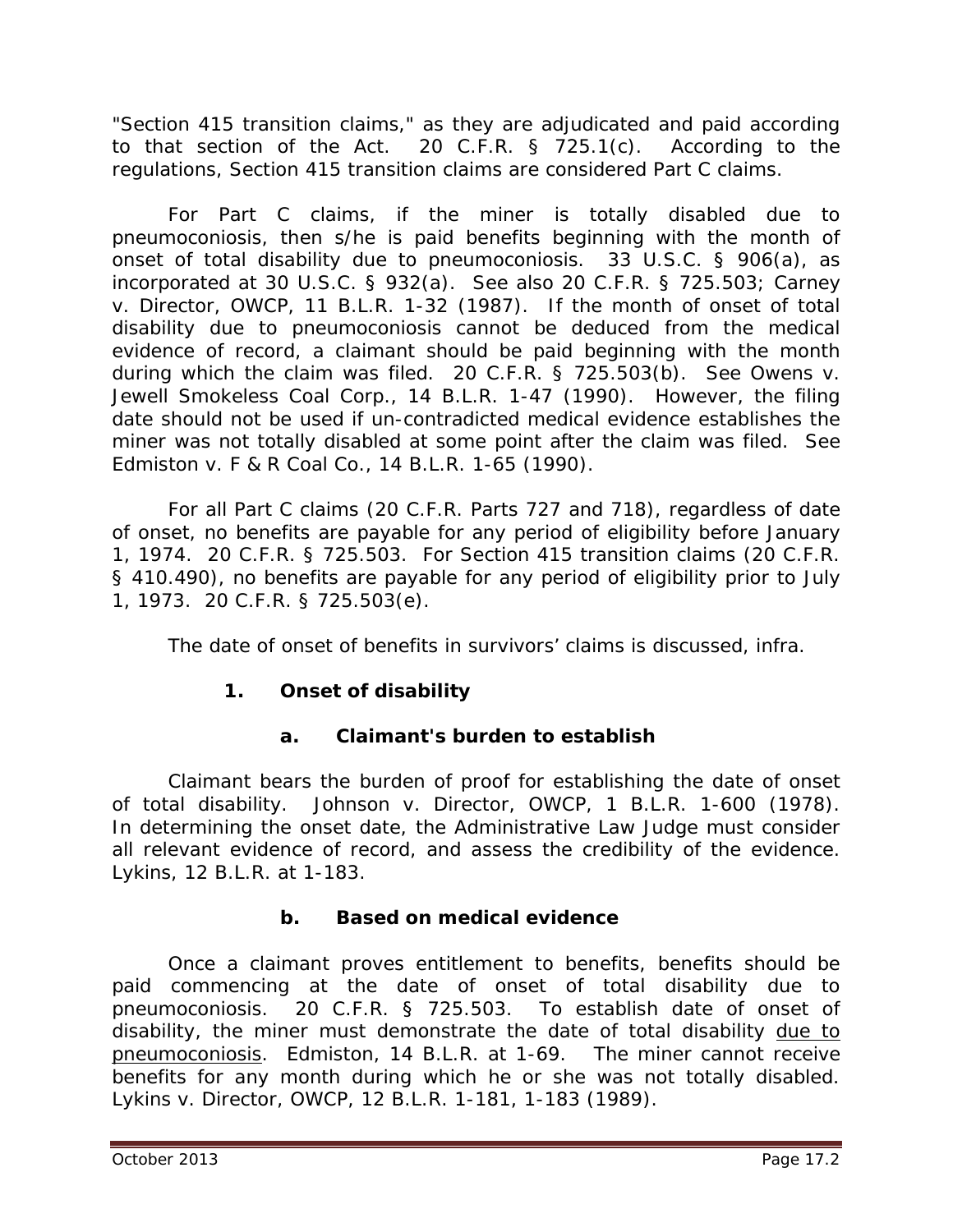## **c. Initial evidence of disability**

The date of the first medical evidence of record indicating total disability does not necessarily establish the onset date. Rather, such evidence only indicates the miner became totally disabled at some prior point in time. *Tobrey v. Director, OWCP*, 7 B.L.R. 1-407, 1-409 (1984); *Hall v. Consolidation Coal Co.*, 6 B.L.R. 1-1306, 1-1310 (1984).

#### **d. Use of lay testimony**

Lay testimony, in combination with other evidence of record, may be used to establish Claimant's onset date. *Cantrell v. United States Steel Corp.*, 6 B.L.R. 1-1003, 1-1007 (1984).

#### **e. X-ray reading of simple pneumoconiosis, insufficient standing alone**

Chest x-ray interpretations of simple pneumoconiosis are probative of the existence of pneumoconiosis, and not the extent of disability, *Short v. Westmoreland Coal Co.*, 10 B.L.R. 1-127, 1-129 n.4 (1987). Said differently, x-ray readings of simple pneumoconiosis, standing alone, are insufficient to prove onset of disability. However, a positive x-ray interpretation may be used in conjunction with other medical evidence to determine when pneumoconiosis has progressed to a totally disabling stage. *Gottke*, 6 B.L.R. at 1-1302.

#### **f. Complicated pneumoconiosis**

If the miner establishes that s/he has complicated pneumoconiosis according to 30 U.S.C.  $\S$  921(c)(3), the onset date is the month during which complicated pneumoconiosis was first diagnosed. *Truitt v. North American Coal Corp.*, 2 B.L.R. 1-199, 1-203 to 1-204 (1979). In *Truitt,*  the miner was entitled to benefits from the first month the evidence established the presence of complicated pneumoconiosis (in this case, the earliest x-ray study interpreted as positive for complicated pneumoconiosis), notwithstanding the fact that the study was interpreted as positive two years after it was taken.

In *Williams v. Director, OWCP*, 13 B.L.R. 1-28 (1989), the Board held, "If the evidence does not reflect when claimant's simple pneumoconiosis became complicated pneumoconiosis, the onset date for payment of benefits is the month during which the claim was filed  $\ldots$ , unless the evidence affirmatively establishes that claimant had only simple pneumoconiosis for any period subsequent to the date of filing . . .." The Board noted, however,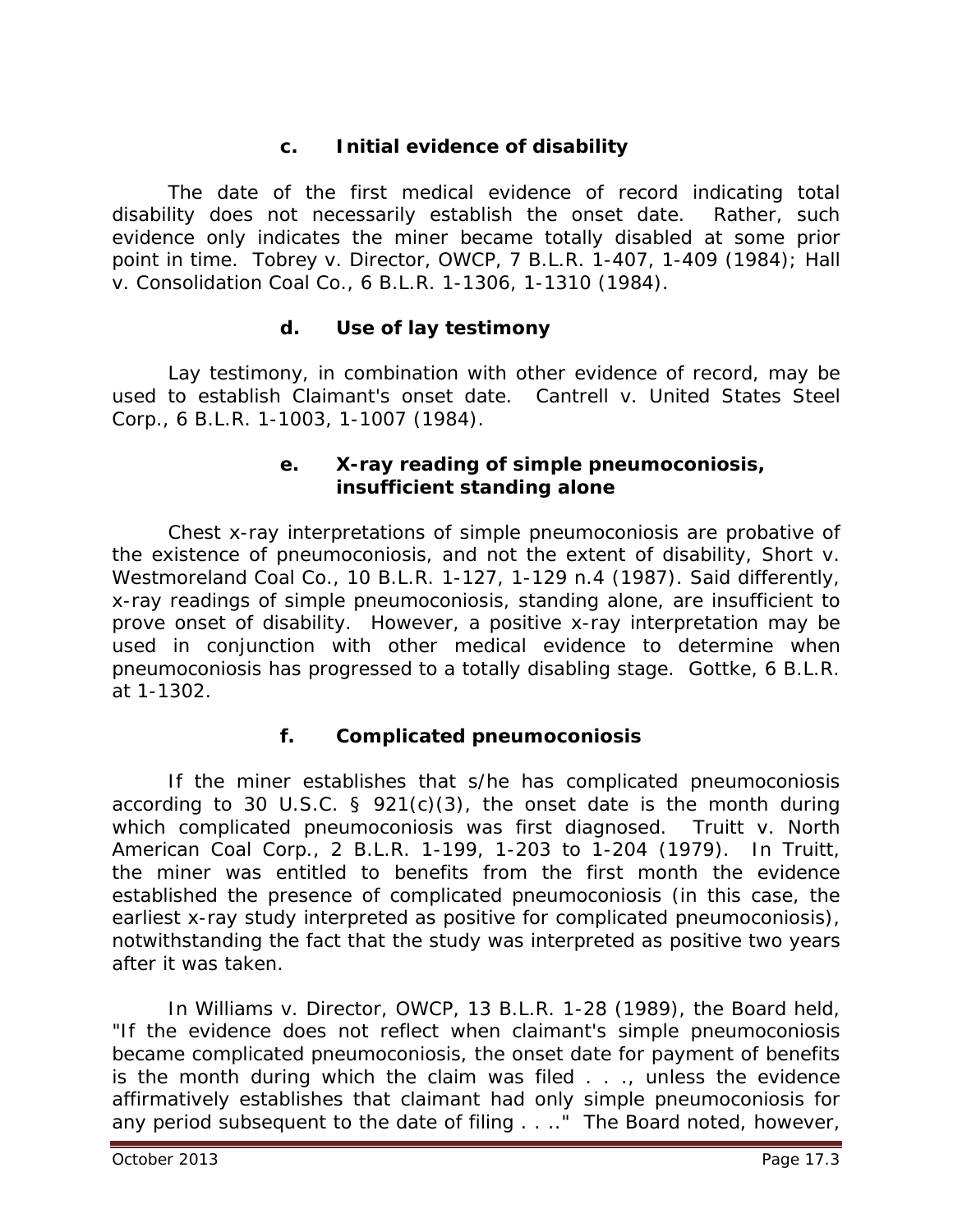the Administrative Law Judge committed error when she did not consider a series of early chest x-rays, which were interpreted as positive for the existence of complicated pneumoconiosis.

#### **g. Not based on retirement date**

In *Amax Coal Co. v. Director, OWCP [Chubb]*, 312 F.3d 882 (7<sup>th</sup> Cir. 2002), the date of onset for the payment of benefits is not the date on which the miner retired from working in the coal mines. Rather, the court cited to 20 C.F.R. § 725.503, which requires, if the date of onset cannot be determined from the medical evidence, then it is the date on which the miner filed his claim (August 1978). The court then noted the miner returned to coal mine work in September 1981 for a period of one year. Pursuant to 20 C.F.R. § 725.504, $1$  the court determined the payment of benefits would be suspended for that period of time. Employer argued the regulatory provisions regarding onset were invalid because they were in conflict with Section 7(c) of the Administrative Procedures Act (APA). The court disagreed, and held, under the express language of the Black Lung Benefits Act, the APA "does not trump the regulation."

## **2. Effect of continuing employment**

Generally, a miner is not entitled to benefits for any period during which s/he engaged in coal mine employment or comparable gainful work. 20 C.F.R. § 725.504. However, if the miner suffers from complicated pneumoconiosis under 30 U.S.C. § 921(c)(3), continued employment does not preclude the commencement of benefits. 20 C.F.R. § 725.504(c).

In order to retain entitlement to benefits under the Act, the miner must end all coal mine employment within one year from the date of final disposition of his or her claim. 20 C.F.R. § 725.504. Since engaging in any comparable or gainful work indicates the miner is not totally disabled, compensation payments are suspended for any period during which s/he engages in comparable, gainful employment. 20 C.F.R. § 725.504.

# **3. Petitions for modification**

## **a. The regulation**

The amended regulations at 20 C.F.R. § 725.503(d) codify case law related to determining onset dates in claims involving modification petitions:

(d) If a claim is awarded pursuant to section 22 of the Longshore

<span id="page-3-0"></span> $\overline{a}$ 

<sup>1</sup> Formerly 20 C.F.R. § 725.503A (2000).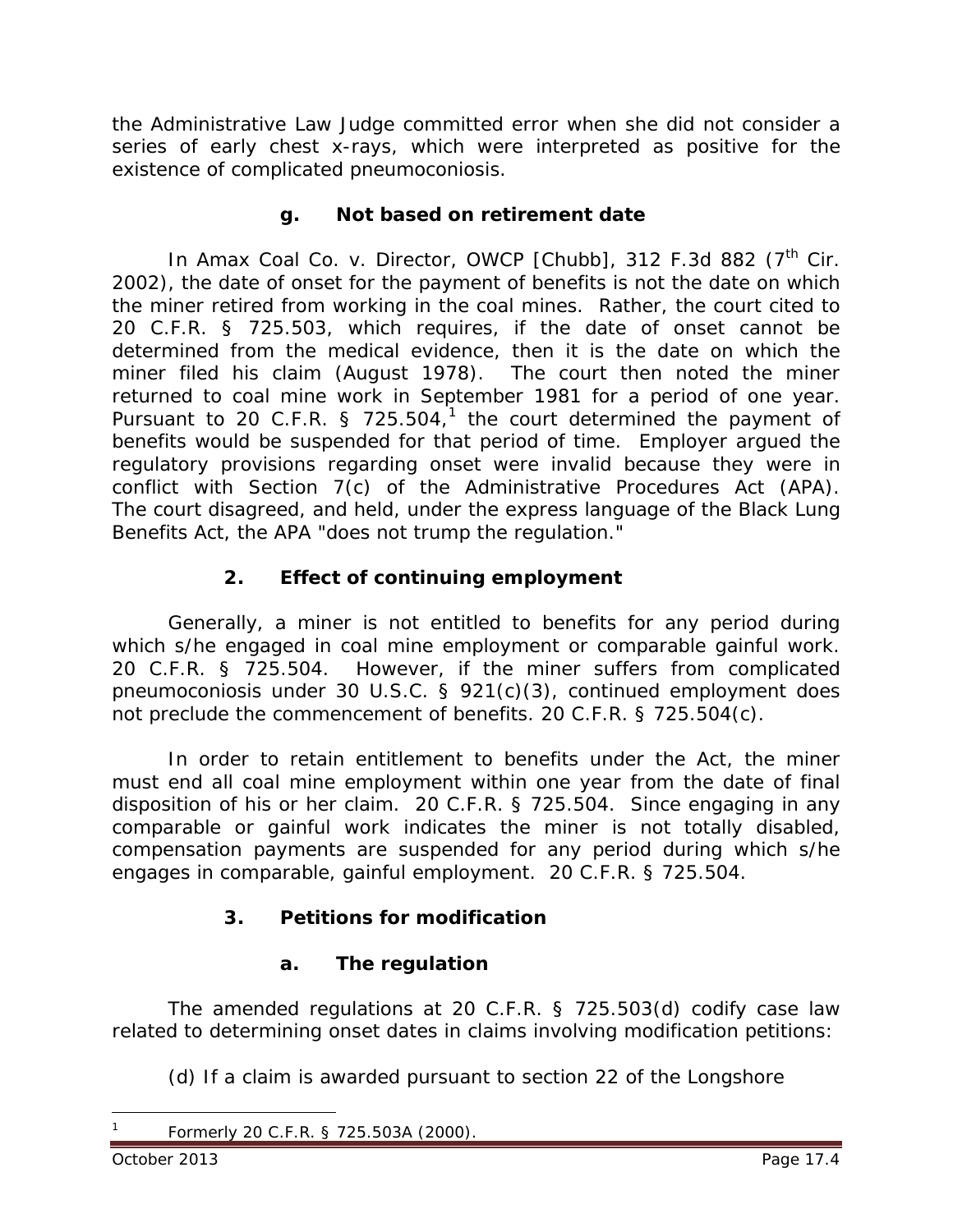Act and § 725.310, then the date from which benefits are payable shall be determined as follows:

(1) Mistake in fact. The provisions of paragraphs (b) or (c) of this section, as applicable, shall govern the determination of the date from which benefits are payable.

(2) Change in conditions. Benefits are payable to a miner beginning with the month of onset of total disability due to pneumoconiosis arising out of coal mine employment provided that no benefits shall be payable for any month prior to the effective date of the most recent denial of the claim by a district director or administrative law judge. Where the evidence does not establish the month of onset, benefits shall be payable to such miner from the month in which the claimant requested modification.

20 C.F.R. § 725.503(d).

#### **b. Section 1556 of the PPACA; the 15-year presumption**

By unpublished decision in *Sweeney v. Jim Walter Resources, Inc.*, BRB No. 11-0346 BLA (Feb. 16, 2012)(unpub.), the Board held revival of the 15-year presumption under Section 1556 of the Patient Protection and Affordable Care Act, Pub. L. 111-148 (Mar. 23, 2010)(PPACA) is applicable to a miner's claim filed after January 1, 2005, and pending on modification on March 23, 2010. Turning to the date of onset for the payment of benefits, the Board held the following:

Since the administrative law judge found that there was no mistake of fact, but that claimant had now 'established the presence of pneumoconiosis' through invocation of the Section 411(c)(4) presumption, and employer did not rebut the presumption, it follows that claimant established a change in conditions. (citations omitted).

Since a change in conditions was established, benefits are payable to claimant as of the month of onset of total disability due to pneumoconiosis or, if the evidence does not establish the month of onset, as of the month during which he requested

. . .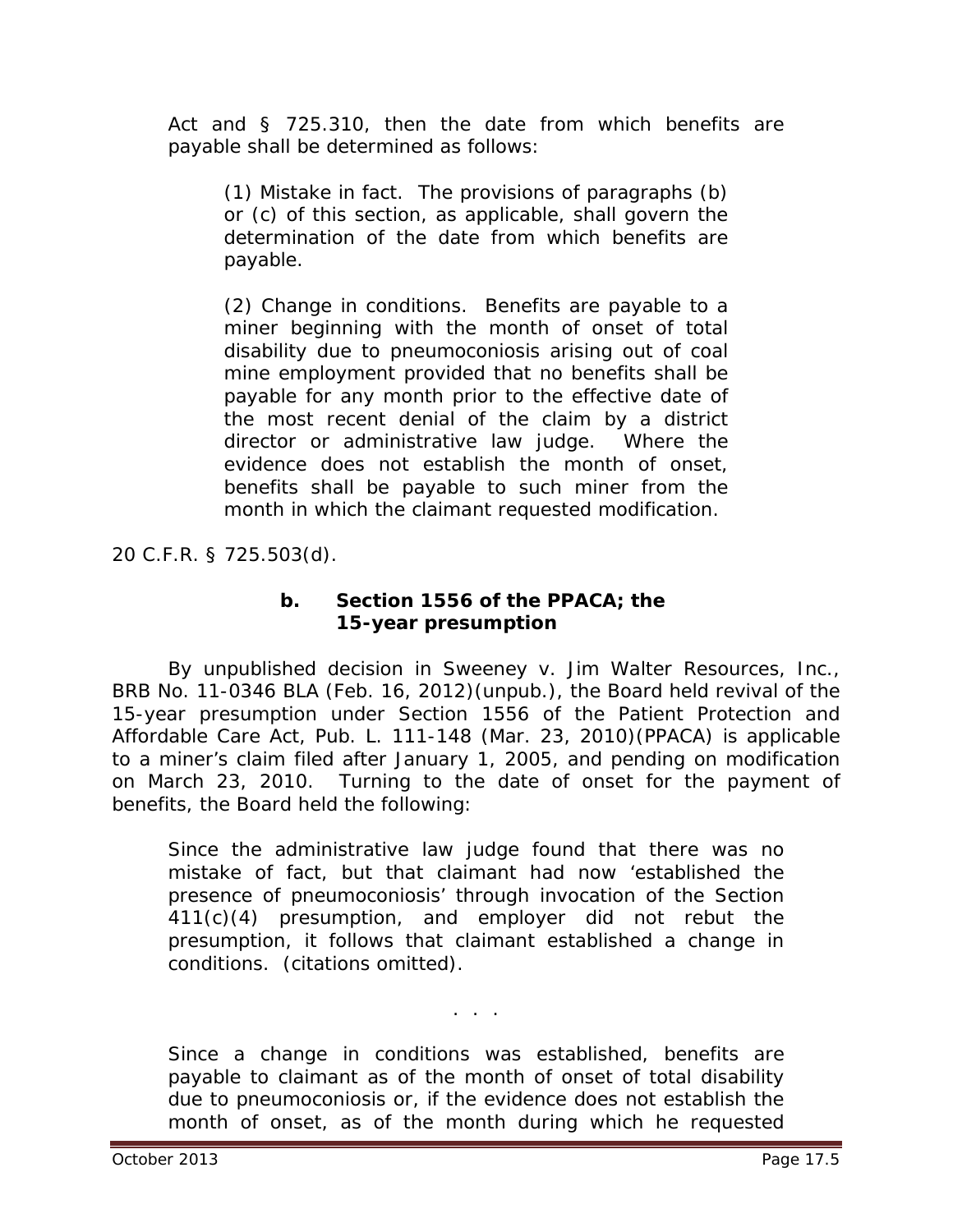modification, unless medical evidence that was credited by the administrative law judge establishes that he was not totally disabled due to pneumoconiosis at any subsequent time. (citations omitted). Here, the medical evidence credited by the administrative law judge establishes only that claimant became totally disabled due to pneumoconiosis at some time prior to the date of that evidence. (citation omitted). Further, the administrative law judge did not credit any evidence that claimant was not totally disabled due to pneumoconiosis at any time subsequent to the filing date of his request for modification. Since the medical evidence does not reflect the date upon which claimant became totally disabled due to pneumoconiosis, benefits are payable from the month in which he requested modification. Consequently, we modify the administrative law judge's determination and hold that benefits shall commence as of December 2008, the month and year in which claimant requested modification. (citations omitted).

*Slip op.* at 5-6.

# **C. Survivors' claims**

# **1. Generally**

If the claimant is an eligible survivor of a miner entitled to benefits under the Act, benefits generally are payable beginning with the month of the miner's death. 20 C.F.R. § 725.503(c). However, if the miner died before January 1, 1974, benefits are payable commencing January 1, 1974. 20 C.F.R. § 725.503.

# **2. Automatic entitlement under the PPACA**

The Patient Protection and Affordable Care Act, Pub. L. No. 111-148, § 1556 (2010) (PPACA) provides automatic entitlement to benefits for survivors meeting the following threshold requirements: (1) the survivor's claim is filed after January 1, 2005, and is pending on or after March 23, 2010; and (2) the miner was finally awarded benefits in his or her lifetime claim (regardless of the date of filing of the miner's claim).

For the date of onset of the payment of benefits in survivors' claims governed by the automatic entitlement provisions of the PPACA, *see* Chapter 16. At the time of issuance of this revision to the *Benchbook*, the Board applied the automatic entitlement provisions of the PPACA to originally-filed survivors' claims, subsequent survivors' claims, and survivors' claims pending on modification.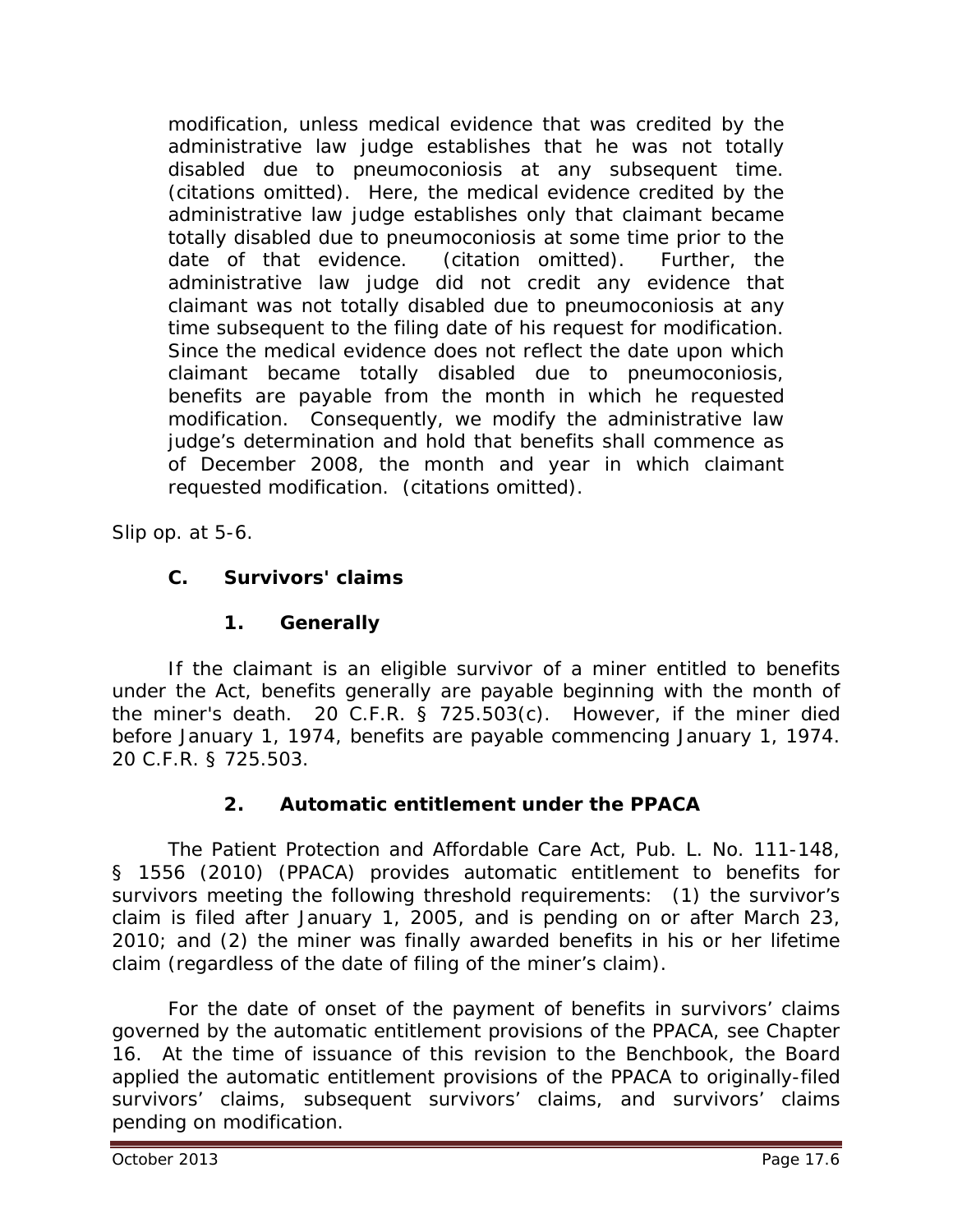# **II. Augmentation of benefits**

## **A. Generally**

A claimant's award of benefits under Part C of the Act should be augmented on behalf of the following dependents who meet certain conditions: (1) spouse; (2) divorced spouse; or (3) child. 20 C.F.R. § 725.210. For miner's benefits to be augmented, the individual must establish "relationship" and "dependency" under the regulations.

#### **B. Date of commencement**

Augmentation of benefits commences with the first month in which the dependent satisfies all of the conditions applicable to that particular relationship according to the regulations at 20 C.F.R. §§ 725.204-725.209. Augmentation continues through the month before the month in which the dependent ceases to qualify under any of the enumerated conditions. 20 C.F.R. § 725.211.

## **C. "Augmentee" and "survivor," a distinction**

Although the conditions for establishing entitlement due to dependency as an augmentee parallel the requirements for survivors' claims, the two types of benefits are functionally distinct. Augmented benefits are paid to the miner on behalf of qualifying individuals who are dependent on the living miner for support. Survivors' claims are paid to qualifying dependents on the death of a miner. Unlike claims for augmentation of benefits, which are inexorably linked to the miner's lifetime claim, the survivor's claim is separate and functionally distinct from the miner's claim.

For further discussion of "survivor," "augmentee," "relationship," and "dependency," *see* Chapter 12.

## **D. Special rules for Part B claims**

For special regulations regarding the augmentation of benefits for successful Part B claimants (*i.e.* claimants who filed for benefits before July 1, 1973), *see* 20 C.F.R. §§ 410.300-410.395.

## **III. Interest on overdue benefits**

After making an initial determination that a claimant is eligible for benefits under the Act, and after the District Director concludes an employer is properly named as the responsible operator, the employer should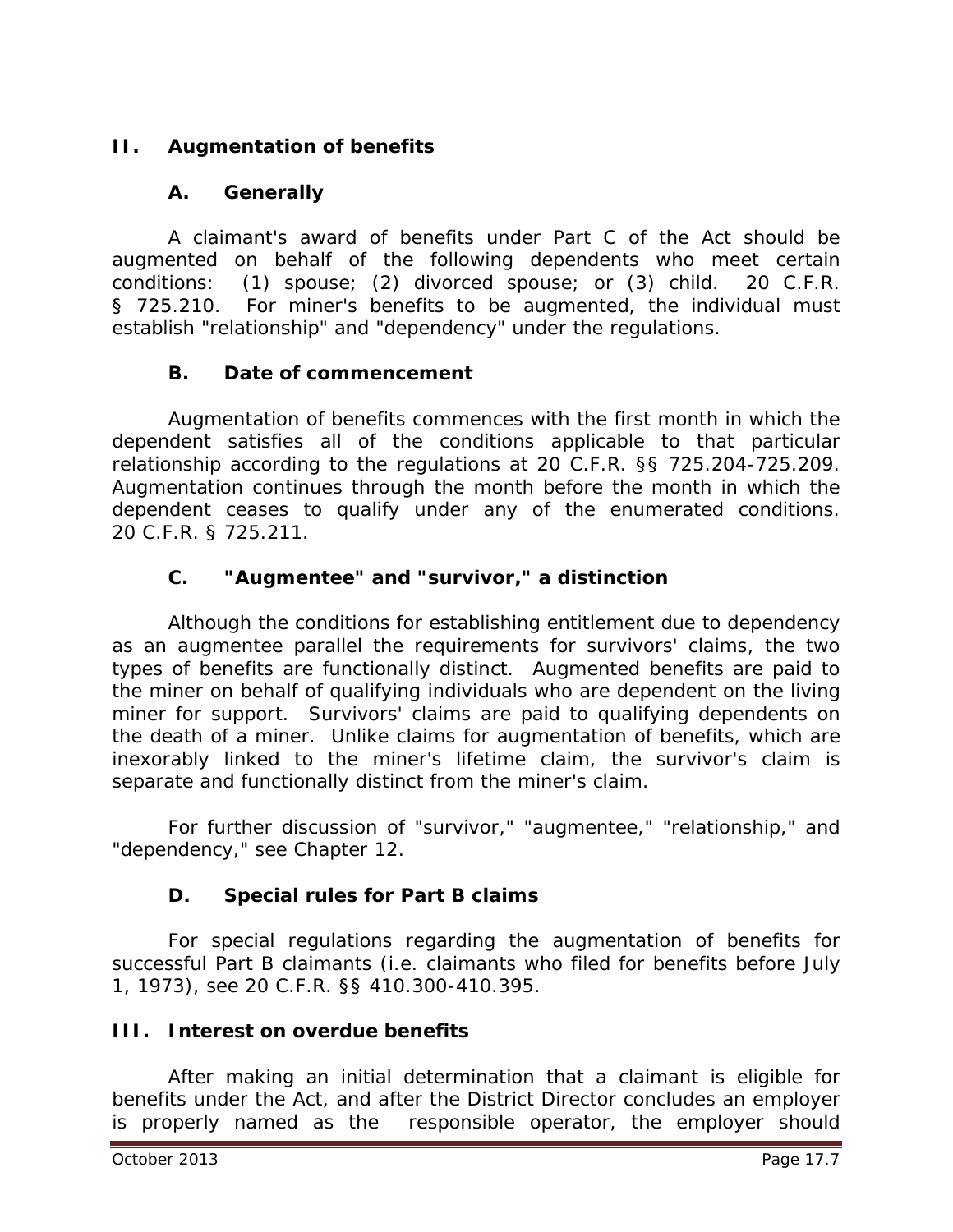commence the payment of benefits within 30 days in accordance with 20 C.F.R. § 725.522. If the employer does not pay any portion of the benefits due the claimant under the District Director's initial determination of eligibility, an Administrative Law Judge's decision and order, a decision of the Benefits Review Board, or a decision by a United States circuit court of appeals, or the United States Supreme Court, then the employer is liable to the beneficiary for simple annual interest on all past due benefits. 20 C.F.R. § 725.608(a). This amount includes any penalties for non-payments assessed pursuant to 20 C.F.R. § 725.607. *See* Chapter 21 regarding interest assessed on past due medical benefits.

# **A. Assessed against employer, not Trust Fund**

Interest may be assessed against an employer. On the other hand, the Trust Fund cannot be held liable for the payment of interest to a claimant. *Marple v. Jones & Laughlin Steel Corp.*, 7 B.L.R. 1-580, 1-581 (1984).

# **B. Date of accrual**

For claims filed after December 31, 1981, interest begins to accrue 30 days after the initial determination of eligibility. 20 C.F.R. § 725.608(a). *See also Baldwin v. Oakwood Red Ash Coal Corp.*, 14 B.L.R. 1-23, 1-27 to 1-28 (1990). This rule also holds for claims filed on or before that date. *But see Clinchfield Coal Co. v. Cox*, 611 F.2d 47, 48 (4th Cir. 1979) (following an earlier Benefits Review Board interpretation). For survivors' claims, interest begins to accrue as of the month of the miner's death. *Harkey v. Alabama By-Products Corp.*, 7 B.L.R. 1-26, 1-29 (1984).

And, it is noted, in *Greene v. Director, OWCP*, 892 F.2d 1385  $(8<sup>th</sup>$  Cir. 1990), interest did not accrue on benefits awarded to a miner's widow during the period between the Board's reversal of the Administrative Law Judge's award, and the circuit court's reversal of the Board.

# **C. Payments made by the Trust Fund**

If benefits due are paid from the Black Lung Disability Trust Fund, Employer is liable for simple interest on the amount that must be reimbursed to the Trust Fund. 20 C.F.R. § 725.608(b). Employer's liability for this interest begins on the date that the benefits were due and payable. *Harkey*, 7 B.L.R. at 1-29.